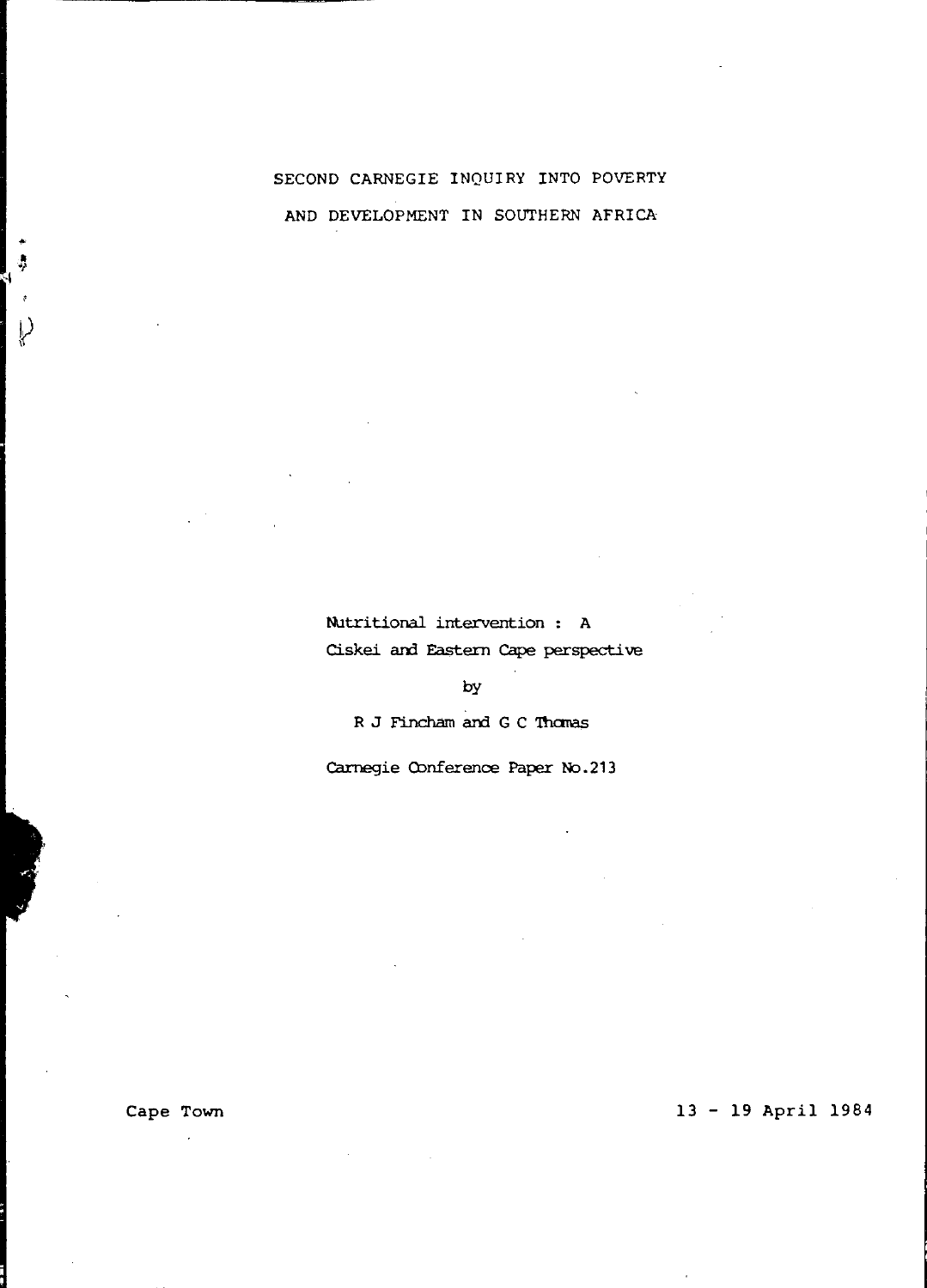ISBN 0 7992 0742 X

j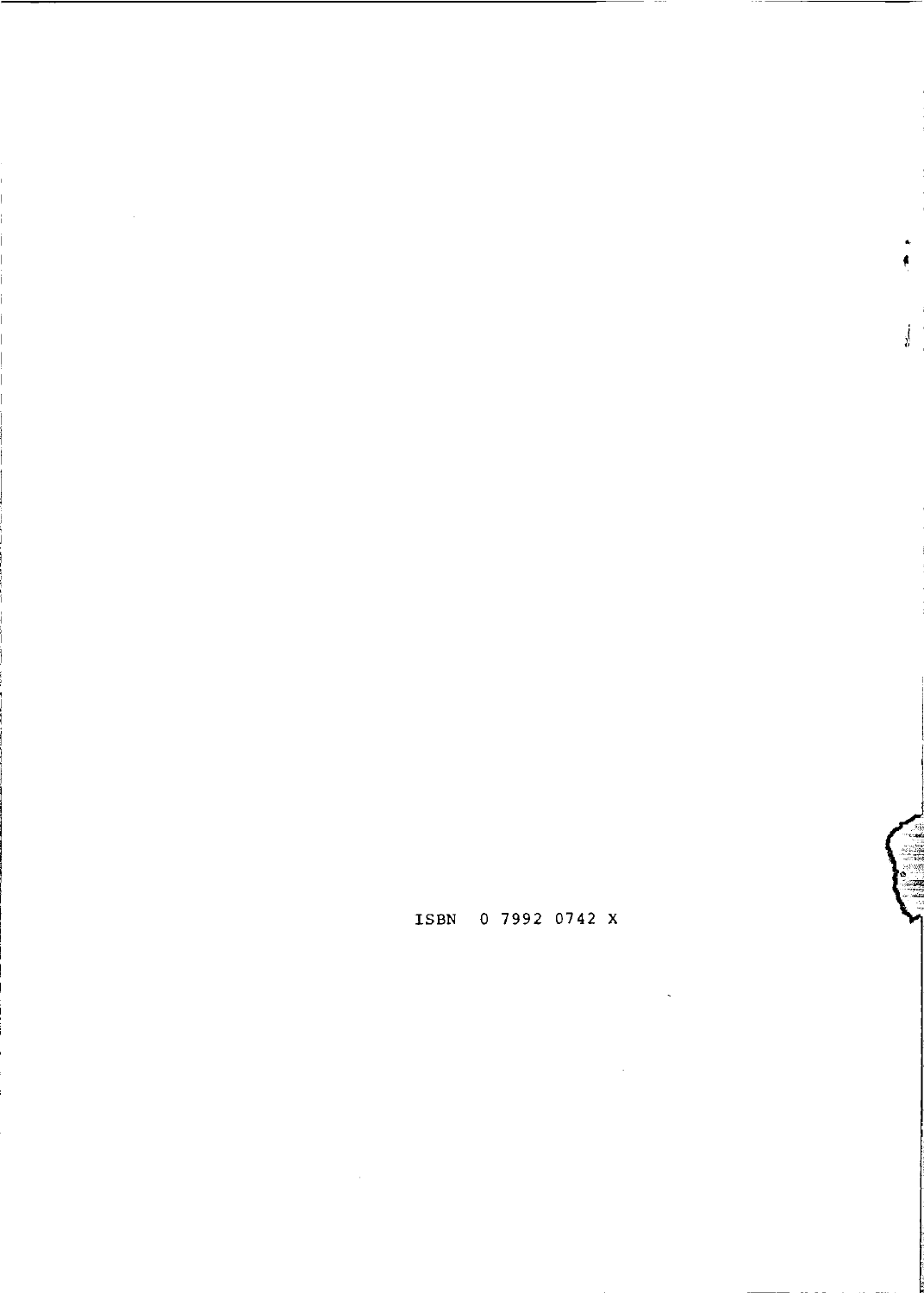## Nutritional Intervention: A Ciskei and Eastern Cape Perspective

. R.J. Fincham· and G.C. Thomas

### 1. Introduction

The aim of this paper is to provide a conceptualization of the causitive factors in malnutrition and to explore intervention strategies which can ameliorate malnutrition through an understanding of, and action upon these causitive factors. The intention is to draw on experiences gained from research and medical work among the black peoples of Ciskei arid the Eastern Cape to assess the merits of possible interventions. The discourse is largely empirical in nature but we hope that its links with much of the theoretical literature will be descerned by the many cogent scholars amongst us.

In this paper malnutrition is defined as a condition which results intrinsically from energy deficits and inadequate protein intakes  $1$ ,  $2$  that increase susceptibility to infection.  $3,4,5,6$  It is a condition considered most detrimental to infants and youngchildren because in addition to increasing the chances of infection it appears to affect their long term physical and intellectual growth.<sup>7,8,9</sup> We wish, however, to emphasize that from the point of view of intervention, malnutrition has a far greater impact, affecting. capabilities of many other inhabitants of nutritionally at risk communities, especially young mothers and the elderly.

To facilitate analysis the paper has been divided into three sections. The first outlines the set of factors considered to be intimately related to nutritional status; the second outlines interventioris commonly advocated to combat malnutrition and the final section provides an assessment of the various interventions.

#### 2. Factors Affecting Nutritional Status

,

Ą

There are a wide range of factors in association with the level of service provision which dictates nutritional conditions in a community. The factors selected can be considered under tWO headings: employment status within a processes of urbanization and homeland consolidation; and the stability of the family unit and rural empoverishment. The provision of a wide range of services is also vital to the promotion of good nutrition. Service-related issues discussed include preventative, promotive and curative health care provision; child care services and state provided social grants and pension allocations.

Where some or all of the range of factors is unsatisfactory, and all or parts of the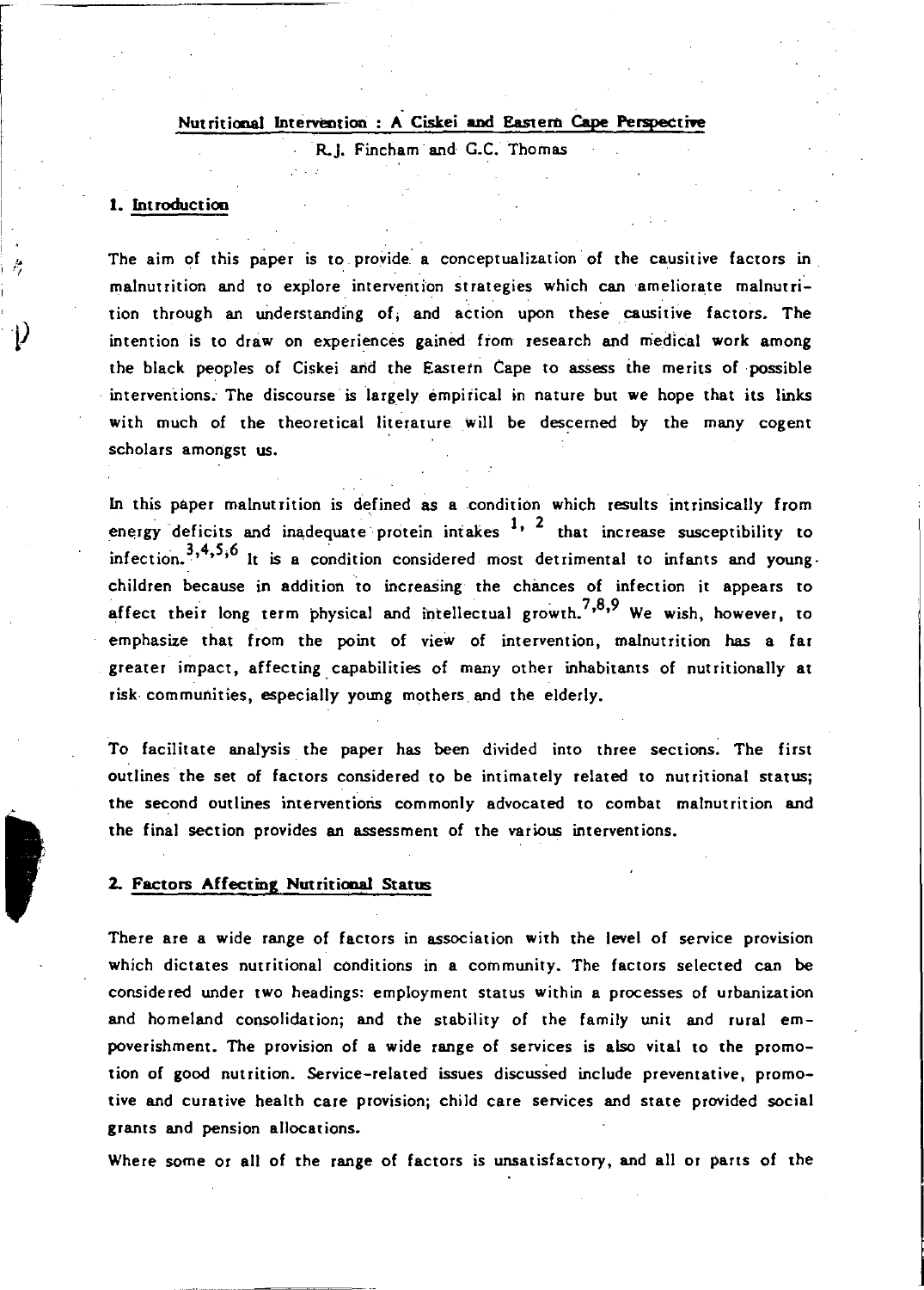service provision is inadequate, the immediate result is readily recognizable in nutritionally at risk communities: food shortages ensue; a reinforcing cycle of high rates of infection and nutritional deprivation emerges; and a perpetuation of ignorance among community members undermines any effort to improve conditions. The relationship between nutritional status and the factors which precipitate it can be simplistically portrayed as in Figure 1.

### Figure



### 3. Commonly Advocated Interventions

If the *above* factors influence the incidence of malnutrition, intervention at any point or points, for example, improving the level of health care facilities available to a community, may be expected to have an influence on nutritional conditions. The following is an outline of commonly used or suggested interventions or those which may prove practical in improving adverse nutrition.

### A) National policy regarding the creation or encouragement of employment

"When we examine the prevalence of manifest malnutrition in relation to social and economic variables, we generally find that people in poorer families, by whatever definition, have higher prevalence rates than those in richer ones."<sup>10</sup> While the authors acknowledge that not all at risk individuals, even in the poorest families, are malnourished at anyone time, they do highlight the fact that malnutrition is a feature of poverty and that factors such as low incomes, underemployment and poor housing define those most at risk. Lack of income and employment problems are important issues in the Eastern Cape and Ciskei. Institutional plans to address these issues are therefore welcomed. Of particular note is the government plans for the decentralization of industry, within a national strategy of regional development.<sup>11,12</sup> In Ciskei - designated Region D in the latest decentralization plan - plans for homeland consolidation have resulted in dramatically increased population densities in both rural and urban areas as well as designated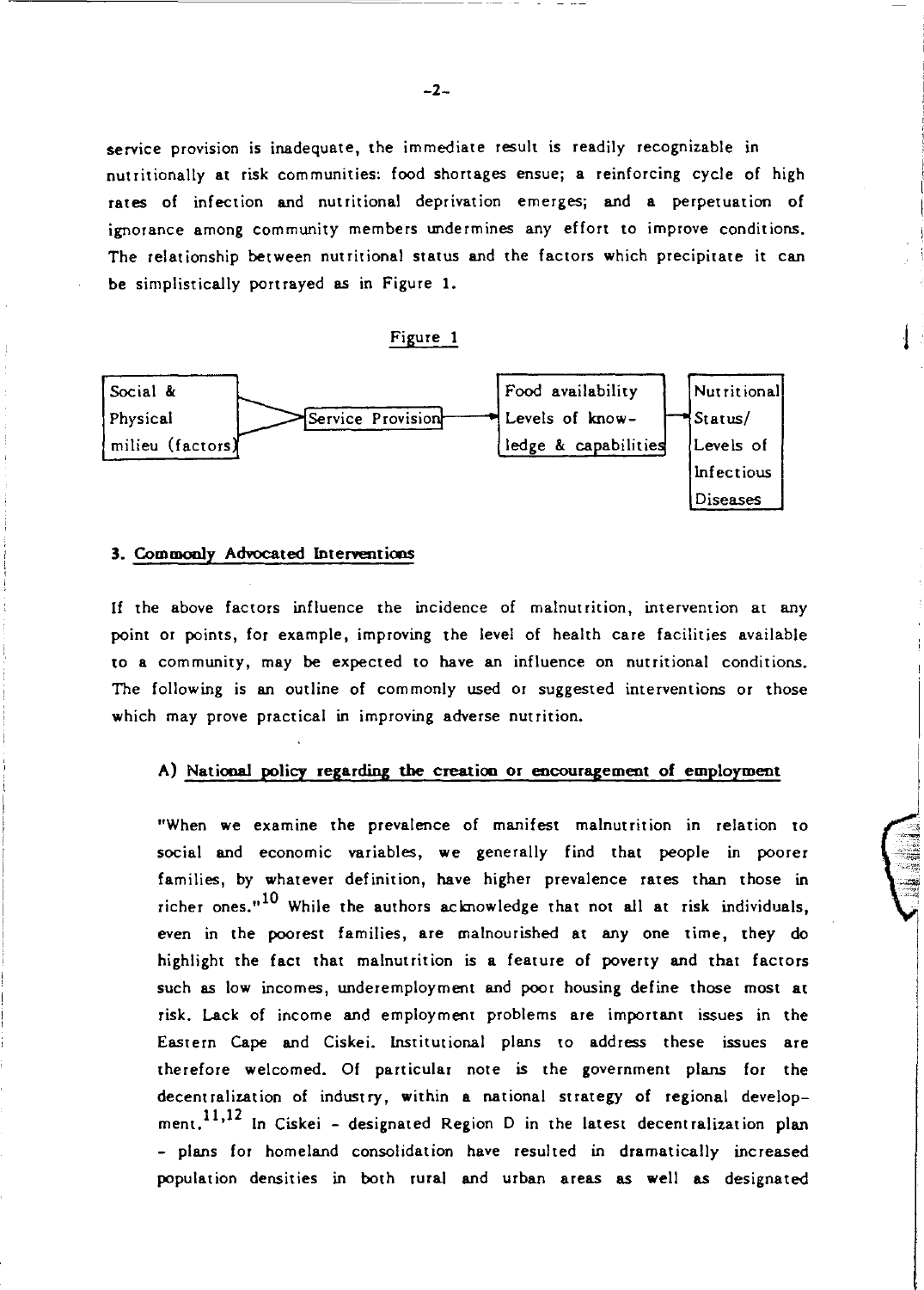resettlement areas. In the Eastern Cape, the Port Elizabeth metropolitan area continues to attract work seekers from homeland and white commercial farm lands, the latter areas experiencing a decrease in populaiion as a result of increasingly mechanized farming practices.<sup>13</sup> It is worth noting that in 1980 the average population density in South Africa as a whole was 24 inhabitants per square kilometre; while in Ciskei' it was 126 for the total population and  $67$  for rural areas.<sup>14,15</sup> In 1975 the comparable total and rural population densities in Ciskei was 56 and *SO* respectively. In resettlement camps such as Tsweletswele, 30 kms due west of East London, the density of population can be in excess of 1 000 per square kilometre.<sup>16</sup>

There is little evidence to suggest that employment opportunities from decentralization plans have kept pace with the rise in job seekers. The Ciskei Commission<sup>17</sup> estimates that 25% of the 100 000 or more economically active urban population is unemployed and for those between the ages of 15 and 65 years, the figure is closer to 40%. In Mdantsane, an example of a large urban complex in Ciskei, 30% of work seekers are unemployed while upwards of a third of rural inhabitants in non-resettlement areas are unemployed;  $18$  the figure for resettlement areas is probably in excess of those given above.

In 1982 the Household Subsistence Level (H.S.L.) for a black family of 6 in Port Elizabeth and that for a family of 6 in Peddie (a small town in Ciskei) was R219 and  $-R211$  per month respectively.<sup>19</sup> Studies into nutritional status of Eastern Cape and Ciskei communities between 1981-83 by the Institute of Social and Economic Research (ISER) at Rhodes University and the Department of Health (in the Eastern Cape only) show that comparable household incomes for New Brighton, a permanent black township in Port Elizabeth to be R280; for Little Soweto, a squatter settlement outside Port Elizabeth, R260; for the rural Amatola Basin communities in Ciskei R82 and for the resettlement area of Tsweletswele,  $R34$ ,  $20,21,22$  Needless to say, it is in the lower income communities that poverty is endemic and malnutrition rife. Without considering the incidence of malnutrition at' this point, the above figures are sufficient to show the importance of ones geographical location on the access to job opportunity and quality of life, and by implication, the level of nut rition.

### B) Policies which preserve family life and prevent rural impoverishment

A most depressing aspect of life in Ciskei and many of the small towns of

 $\mathcal{V}_\parallel$ 

,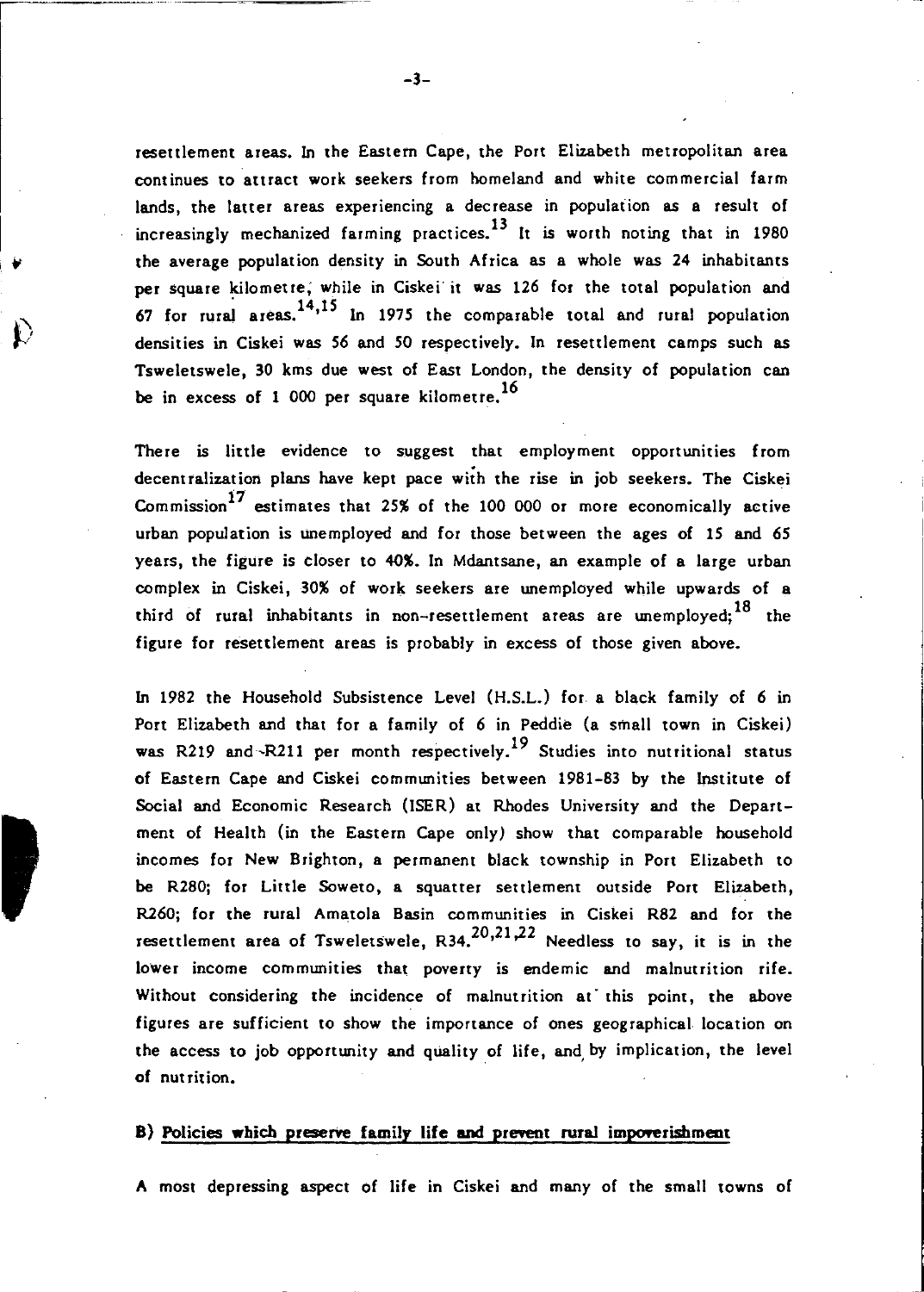the Eastern Cape is the inability of the breadwinner to reside at home. The need to be employed perpetuates migration and influx control (and other legislation) in the centres of job employment means that the family breaks up. The departure of the economically active sentences the remaining family members, invariably young children, wives and the elderly to a socio- economically impoverished existence. Malnutrition becomes part and parcel of such situations. It must be emphasized that it is not migrant labour per se which is the cause of malnutrition, but rather that the extensive physical disruption of family life which it causes, fosters extensive desertion by men of their dependents and an illigitamacy of children whom nobody wants or for whom nobody can provide<sup>23</sup>

t

To try and maintain the extended family groups and nuclear family units in which the father is present, and in which malnutrition has been shown to be less virulent<sup>24</sup> positive rural and urban development should be a primary goal of interventions. There is evidence of rural development programmes, village betterment schemes, cottage industries and farm projects within the region. When these schemes succeed, they can provide employment and work opportunities and by implication can help keep the economically active at home. There are however a number of obstacles to the positive functioning of these programmes and schemes which will be raised in the analysis section of the paper.

### C) The provision of services

The infrastuctural underpinnings of an economy such as roads, public health and educational institutions can play a vital role in the wellbeing and nutritional condition of a community. Some of these services require large capital outlay, others less so. Providing a network of clinics can be expensive, insitituting a child minding service less so. It has been mooted that child care facilities for working guardians and disadvantaged children (mentally hadicapped for example) could release potential job seekers to seek employment and so increase household income. Such a facility could be instituted at relatively low COSt with far reaching implications for nutritional conditions of young children and infants.

Capital outlay is necessary and, it is claimed, well spent on providing a nework of clinics which provide promotive preventative and curative services. The service must be accessible to all. In times of particular community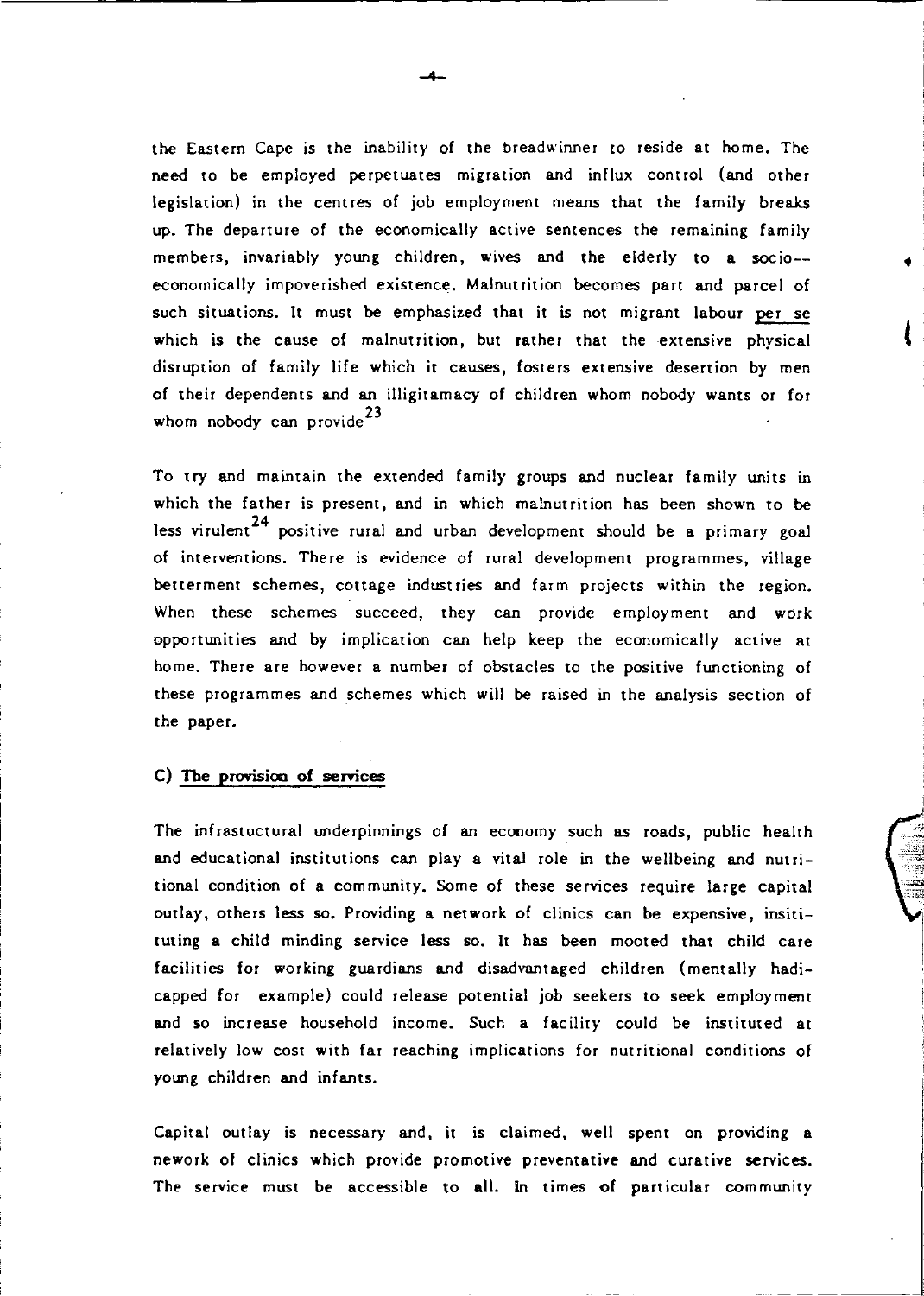hardship, e.g. droughts, this basic net of clinics can act as well organized and capable centres for the distribution of food stuffs to at risk individuals. At a more general level, the educative role and 'teaching to cope' role of the clinics, it is postulated, can be significant: family planning, anti-natal. care, care and monitoring of young children, the aged, the disabled and the paraplegic can all fall under the umbrella of the clinics linked in turn to a set of higher order services. Health education can also be taught from the clinics. The concept of a district nursing service based at the clinics is important for reaching out into the community. The district nursing service can also act as a catylyst for promoting community participation in health related issues. Such outreach probably needs to work in tandem with and not in opposition to traditional medical practices and practitioners and needs to take cognizance of community values systems. By understanding and working within the cultural context the possibility exists for the clinics to act as the foundation for primary helath care and community involvement which in turn can result in raised levels of nutrition.

Social grants and pensions are inadequate to provide a satisfactory standard of life for those who must depend on them for income. Some of the key problems which seem to emerge from an analysis of grants and pensions is that the sums of money involved are firstly inadequate and secondly difficult to get regularly. Administrative problems often result in late payments and many people who should qualify are exempted because of bureaucratic red tape.

### 4. The Assessment of Intervention Strategies

*t* 

The many possible lines of intervention woven into the foregoing section can be considered for purposes of assessment within a twofold breakdown. There are firstly those interventions which need to be conceptualized as basic to the solution of malnutrition but which may require structural changes before benefits to at risk communities occur, for example institutionalized land reform to give landless peasants access to cultivated lands. The second category includes interventions which may be implemented in the short term, requiring no far ranging or radical social, economic or political changes. An example of short term, 'patching up the system' intervention would be the implimentation of a national school feeding scheme. In this assessment section, space permits only representative issues from each category to be discussed, but it is envisaged that the examples will highlight trends in the types of strategies and lines of action needed to improve nutritional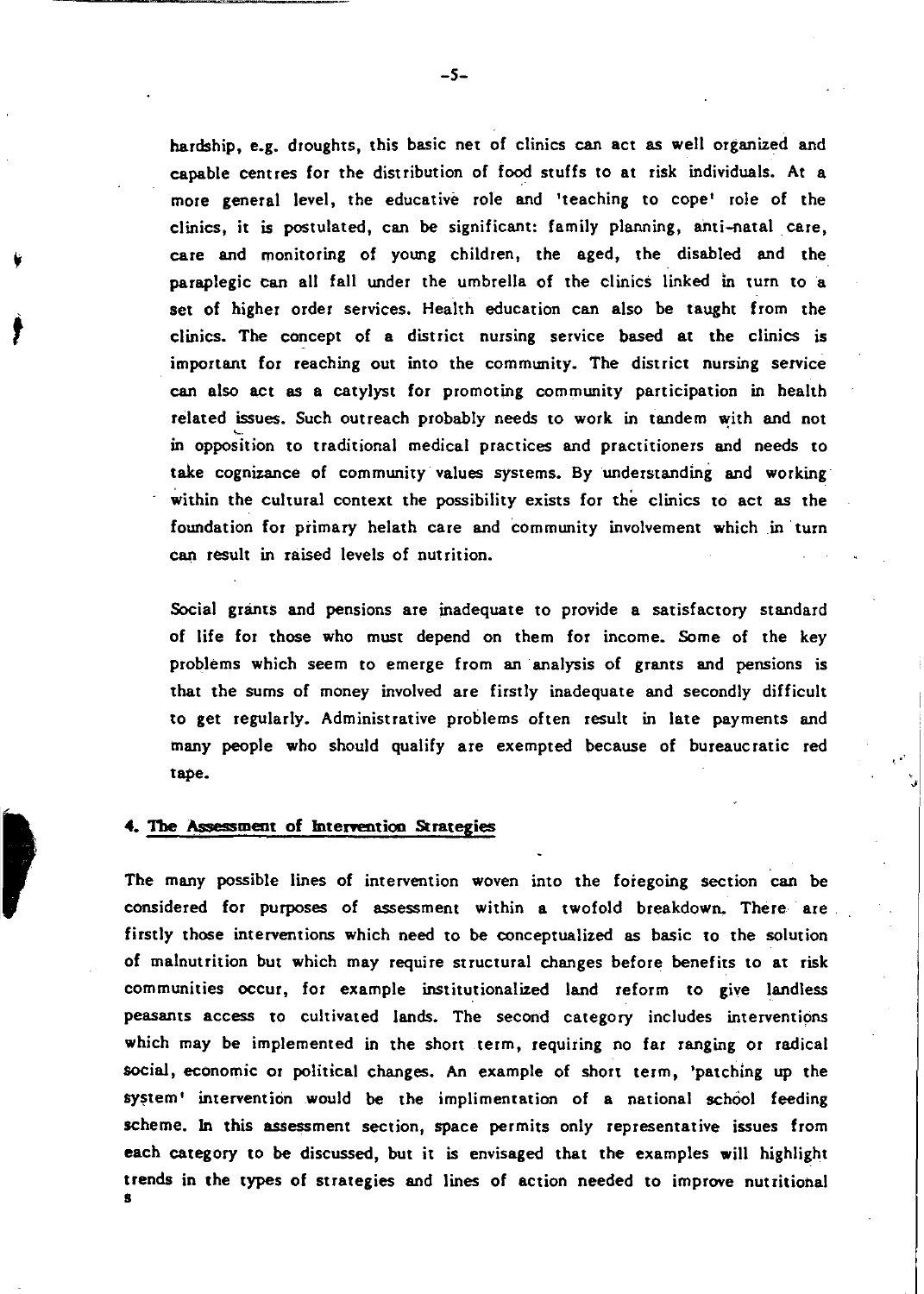status.

### A) The basic solutions : some thoughts on structural change

### (i)Accelerated urbanization?

As stated in the previous section, government plans for regional development have not provided job opportunities commensurate with the burgeoning population and the growing number of job seekers in Ciskei. as well as the many rural and small town communitites of the Eastern Cape.

Nutritional surveillance has been undertaken in the Eastern Cape and Ciskei by (ISER) and the Department of Health between 1981-1983 as stated before. Table 1 depicts the number of childrren regarded as at nutritional risk - those falling below the third percentile (80% expected weight) on the weight for age and height for age (90% expected height) of the NCHS norms - for various communities surveyed as well as the comparable household income for each community.

|                     |       |              | Weight for Age |             |                        |        | Height for Age |              |
|---------------------|-------|--------------|----------------|-------------|------------------------|--------|----------------|--------------|
| Locality            |       | No. of Cases | No. < 3P       | x < 3P      | HH Income<br>per Month | X < 3P | No. $\leq 3P$  | No. of Cases |
| Tsweletswele        |       | 136          | $\blacksquare$ | 10.1 kwash. | 34                     |        | $\blacksquare$ | 136          |
| (Closer Settlement) |       |              |                |             |                        |        |                |              |
| Amatola             |       | 209          | 25             | 11,9        | 82                     | 49.7   | 88             | 177          |
| (Rural Ciskei)      |       |              |                |             |                        |        |                |              |
| Dias                | 1 391 |              | 232            | 16,6        | 55                     | 25,8   | 311            | 1 203        |
| (Commercial farms)  |       |              |                |             |                        |        |                |              |
| Little Soweto       |       | 244          | 20             | 8,2         | 191                    | 48,1   | 117            | 244          |
| New Brighton        |       | 205          | 13             | ٠<br>6,3    | 279                    | 16,7   | 34             | 203          |

#### Table 1: Nutritional Status and Incomes

Accurate age data was not available for most children in Tsweletswele so these measurements are excluded from the table. Tsweletswele had however the highest incidence of kwashiorkor, with 14 or 10,1% of all children sampled, in this category. The association between income and present nutritional conditions, as suggested by the proxy measure of weight for age is very strong, especially when one realises that those black families from the Dias area - a white commercial farming area covering most of the Eastern Cape as shown in Figure 2 - receive rations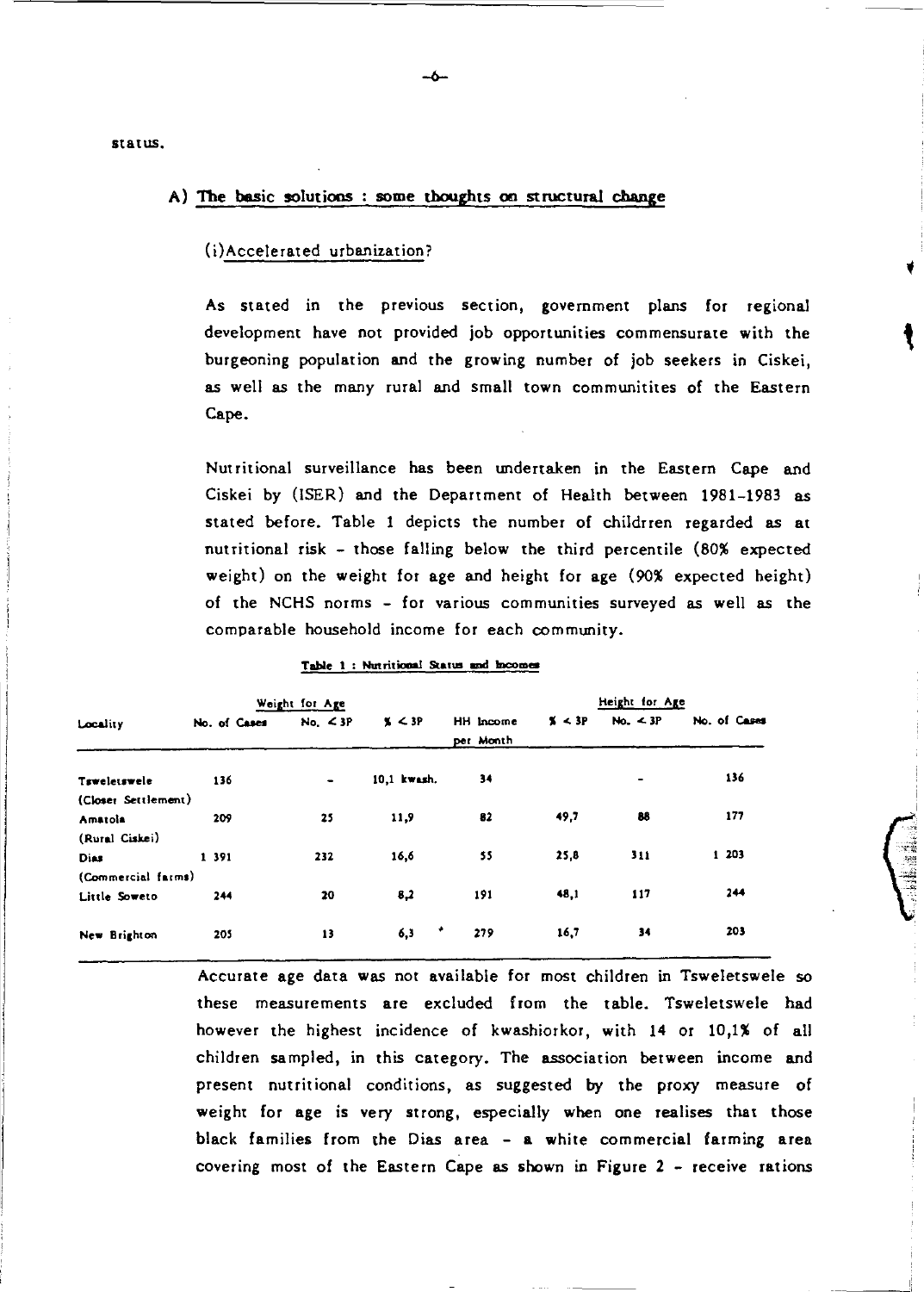

 $-6a -$ 

 $\vert \bullet$ 

Ĵ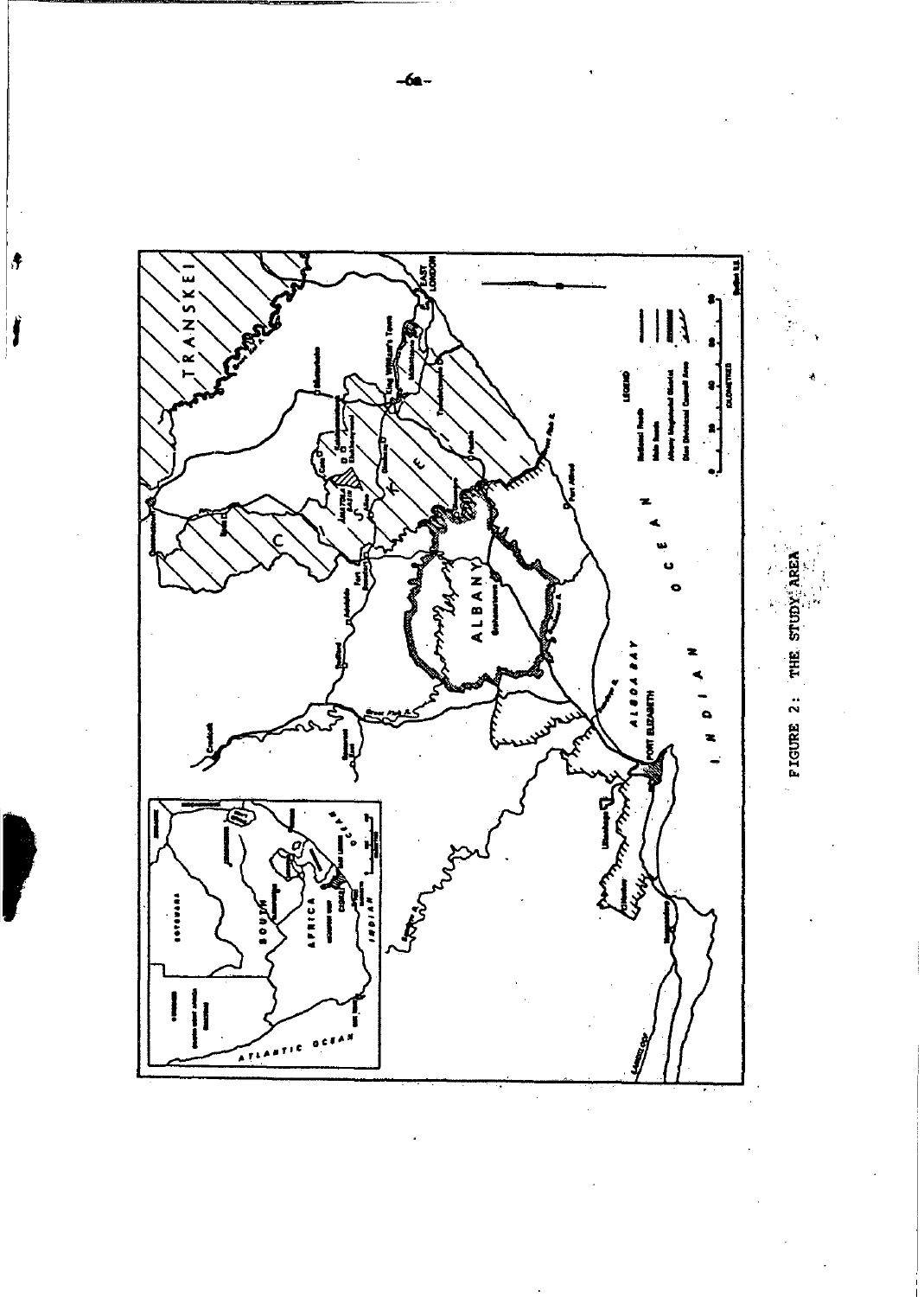in addition to cash earnings. In New Brighton, where earnings are highest, nutritional conditions of young children are good. Incidentally, other factors such as nucleated families with the fathers at home, were typical of the New Brighton homes surveyed. The other communities, other than Tsweletswele, had satisfactory levels of present nutrition.

Long term nutritional status, as measured by the proxy indicatior of height for age, is really only satisfactory in New Brighton. An interesting comparison exists between New Brighton and Little Soweto. Analysis of the Little Soweto community reveals that most of the families surveyed, arrived in the urban complex over the previous three or four years to seek work. They had come from rural, mostly homeland environments and it is the previous environments of food scarcity and income sparsity that is reflected in the Little Sowetans long term nutrition. Inspite of abysmal housing conditions, poor santiation and the high risk of infectious and parasitic disease in Little Soweto, the present nutritional conditions contrast dramatically with long term (non-urban influenced) nutritional conditions. Given time, and the acquisition of adequate housing and services Little Sowetans life chances will be much better than those of their counterparts in the rural environments. Changing their geographic location and opting for the urban areas is seen by these squatters to be sound strategy. Should not the planners contemplating the process of relocation of these individuals feel a similar conviction?

The point is not to advocate a process of uncontrolled urbanization but to review the obvious need to allow those who want to migrate to the towns to be given such opportunity. To mitigate against excessive urbanization, meaningful rural development must accompany the inevitable urbanward movement of people. What is essential is that planners prepare legislation which can reflect the twin pronged need for urbanization and concommitant rural development.

~  $\frac{1}{\sqrt{2}}$  $:$ 

Crowding people into homeland environments incapable of supporting them is unacceptable institutional practice. At the moment decentralization incentives have provided only 3 000 jobs at Dimbaza, an area with some of the highest decentralized incentives in the country. That these incentives cannot cure the ill invested in the region through homeland consolidation is reflected in the annual 'export' of some 50 000 Ciskeian migrants to work opportunities in 'white' South Africa. 25 An enlightened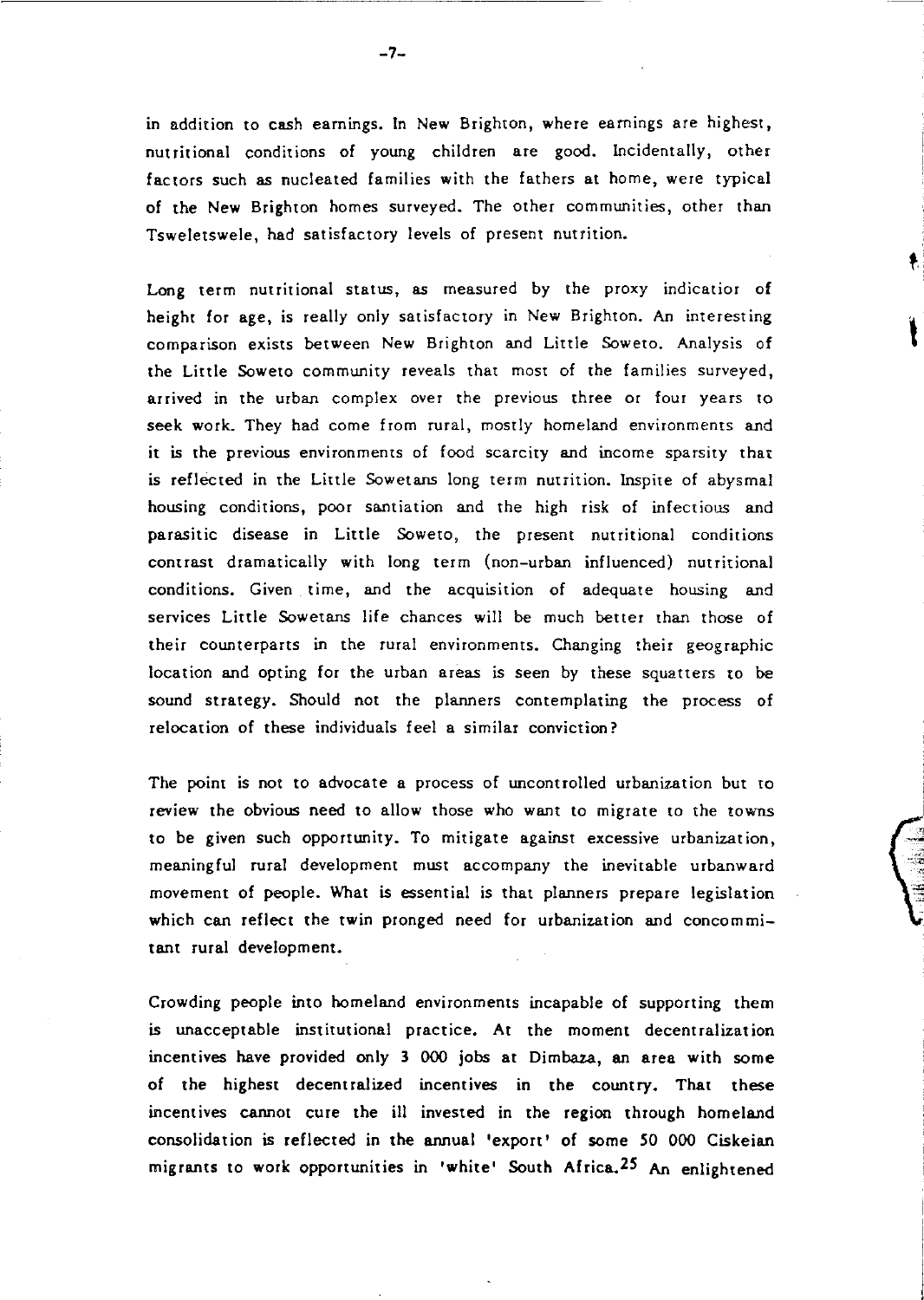institutional strategy to permanently house the aspirant urban dweller from rural and homeland environs must be a top priority for long term interventions in the plight of those at risk to malnutrition.

### (ii) Providing a stable family unit : an important counter to malnutrition?

In a study encompassing over 5 000 interviews with the parents of Ciskeian children, Thomas<sup>26</sup> came to the conclusion that ". . . against a background of great and almost universal poverty, the most important determinant of a childs' nutrition was the organisation of his home life. Children with kwashiorkor seem to come from the most remarkably disorganised families compared to the stable, integrated homes of the well nourished group." Table 2 is a selection of variables associated with the nutritional status of children in this study.

| Variable                               |                | Nutritional Status of Children |             |
|----------------------------------------|----------------|--------------------------------|-------------|
|                                        | Well Nourished | Low Weight for                 | Kvashiorkor |
|                                        | group          | Age group                      | group       |
| <b>Illigitamacy Rate</b>               | 26             | 30                             | 62          |
| Mothers caring personally<br>for child |                |                                |             |
| % supported by child's father 78       |                | 67                             | 33          |
| Fathers role in family                 |                |                                |             |
| a) % migrant workers                   | 76             | 82                             | 86          |
| b) % living with a family &            |                |                                |             |
| employed                               | 21             | 11                             | 1           |
| Fathers' support                       |                |                                |             |
| a) <b>K</b> fathers supporting         | 71             | 66                             | 14          |
| b) % fathers deserting                 | 5              | 9                              | 60          |
| <b>Pamily Composition</b>              |                |                                |             |
| a) Intergrated families                |                |                                |             |
| (nuclear or extended)                  | 83             | 75                             | 24          |
| b) % children entirely                 |                |                                |             |
| dependent on relatives'                |                |                                |             |
| old age pension                        | ده             | 3                              |             |

#### Table 2 : Factors Related to Nutritional Status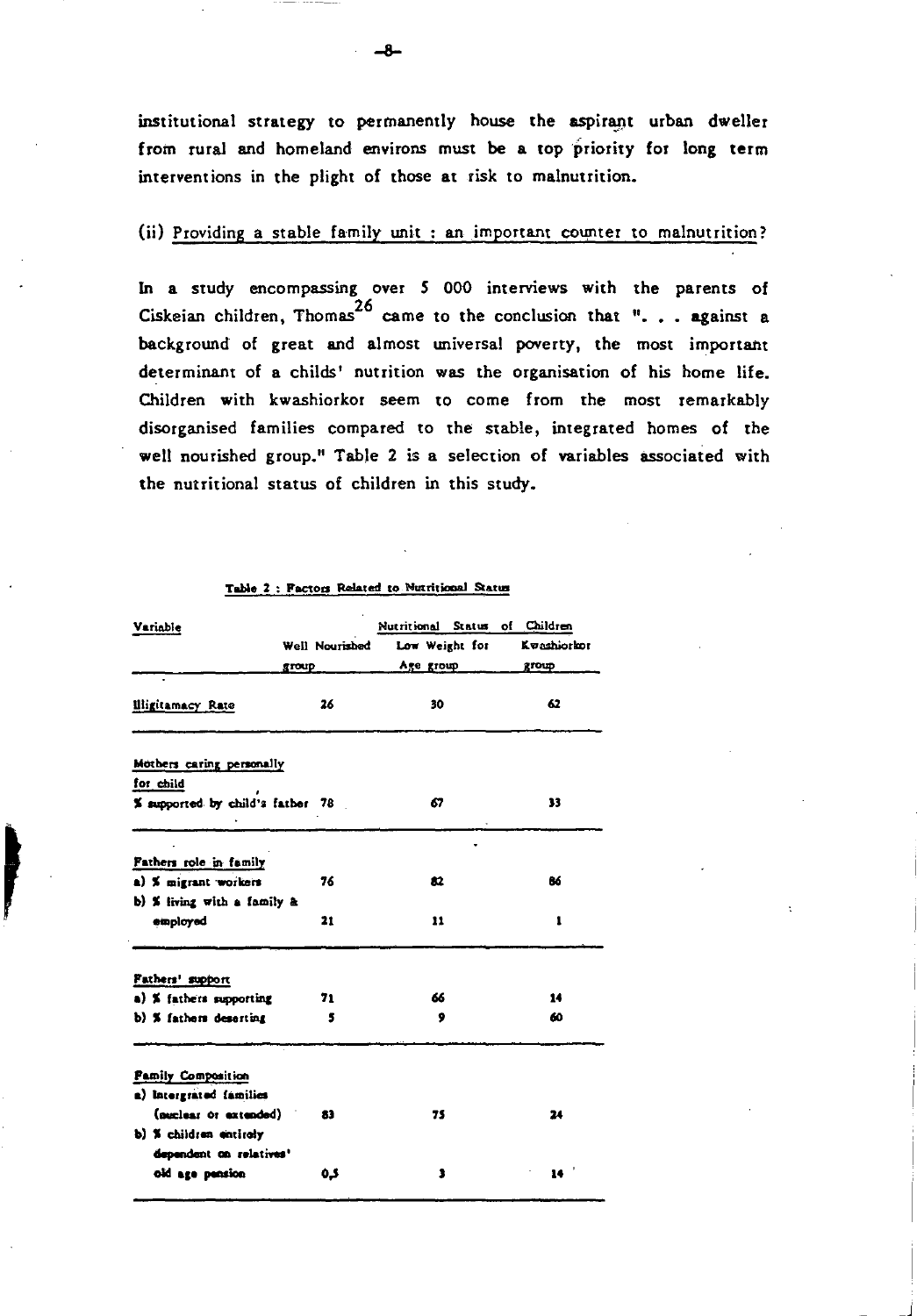### a) Illigitimacy and the unwanted child

Many iIIigitimage children, as shown in Table 2, end up with kwashiorkor. Not all iIIigimate babies are unwanted, but most represent the problem of the unwanted child. These children represent recurring kwashiorkor admissions to hospitals and those that die from malnutrition. Institutional curative care of kwashiorkor victims is expensive, to say nothing of the guilt placed upon the childs' mother. While realising the far reaching consequences of the following intervention proposal, it is necessary to present it for close examination. State approved abortion can act as a preventative measure against malnutrition. Approved abortion for consenting females can reduce the numbers of malnourished admitted for care and dispel misplaced maternal guilt and the inability to support unplanned and unwanted children - one of the products of social disorganization which permeates at risk communities and is particularly common in disorganised households.

### b) Family cohesion and positive rural and homeland development

The positive role of a well organised family on nutritional status can be deduced from Table 2. Desertion by the father on the other hand is a major negative factor. Many of these fathers are migrants, who, if they could have included their families in their urbanward passage, would not have deserted. The need to make allowance for less restricted urbanward movement of rural and homeland people has already been state, but what about those who remain?

In the Dias, white commercial farming area of the Eastern Cape, black children of farm labourers were generally adequately nourished.<sup>27</sup> A major reason is that family units are intact: 73% of families had fathers at home, or if they were migrants (14%), they contributed to the support of the family. 86% of mothers were at home. Nutritional problems were associated with poorly organized homes, especially where people on disability grants and pensions had to fend for themselves and other peoples' children. Positive rural development in such areas must include better service provision for such items as pensions or grants. Throughout the Eastern Cape and Ciskei the malmanagement and often inability to provide these benefits is a major problem that must be remedied. In addition, the pittances which pass for pensions and grants need to be

**ICLOSED** 

**International**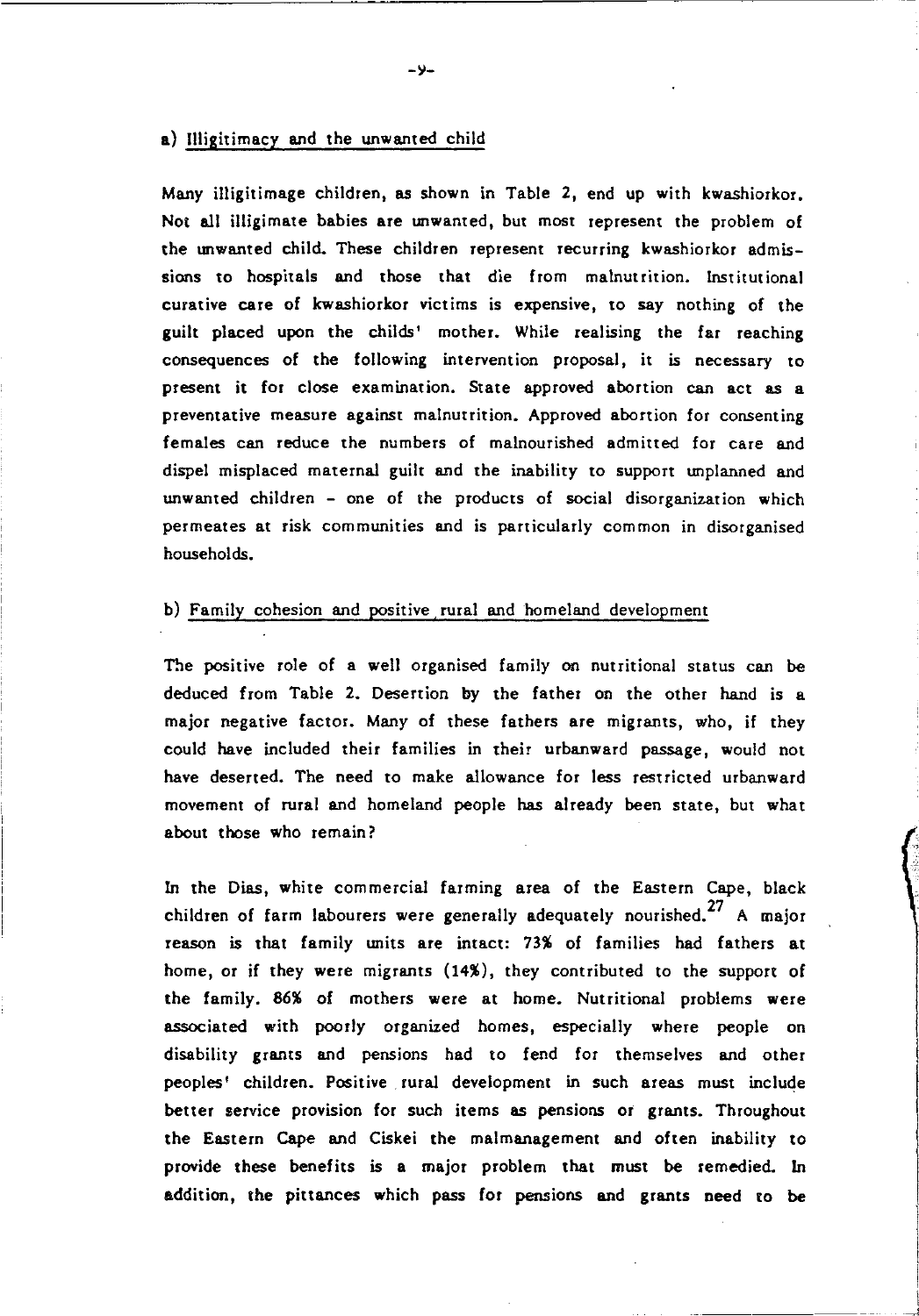reassessed in the light of what money can sustain even the most basic, acceptable levels of living.

In Ciskei, the continued resettlement of people from outside the region poses the gravest threat to satisfactory living standards. Resettlement areas become the recepticle for highly disorganized family units. It is worth noting that the incidence of kwashiorkor, which did not increase dramatically in Ciskei even during the drought thanks to large inputs of local foreign food aid, has risen markedly in Potsdam - co-inciding with the influx of more resettled people. Table 3 reflects the higher incidence of kwashiorkor and morasmus in the resettlement areas as opposed to the urban and to a lesser extent traditional rural areas of Ciskei, served by the Cecilia Makawane Hospital.

|  |                                                          | Table 3 : Children with kwashiorkor and morasmus admitted to |
|--|----------------------------------------------------------|--------------------------------------------------------------|
|  | Cecilia Makawane Hospital (CMH), 15.1.1984 - 15.2. 1984. |                                                              |

| Locality                              | No. of Cases | % of Cases |
|---------------------------------------|--------------|------------|
| Mdantsane Urban (pop. + 200 000)      | 3            | 4,8        |
| Rural (pop. + 60 000)                 | 14           | 22,2       |
| Potsdam (resettlement area under CMH  |              |            |
| $pos. - 8000$                         | s            | 7.9        |
| All resettlement areas (Potsdam,      |              |            |
| Taweletsweie atc)                     | 14           | 22,2       |
| Other (e.g. other resettlement areas, |              |            |
| Duncan Village, Clinics               |              |            |
| not under CMH)                        | <u> 27</u>   | 42,9       |
| TOTAL                                 | 63           | 100.0      |

Preserving family unity under circumstances of dire poverty, the lack of job opportunity and migrancy, as is the case in resettled areas, is not possible. Hence the eradication of malnutrition is also impossible. Positive homeland development hinges on the reduction of population in these areas. Ciskei, an essentially pastoral landscape with limited cultivation potential, cannot support the high population densities demanded by resettlement. If better nutritional status is to be achieved in Ciskei, it must follow from enlightened institutional attitudes towards the carrying capacity of the land and an appreciation of the limited urban employment opportunities in an essentially peripheral economic region of the country.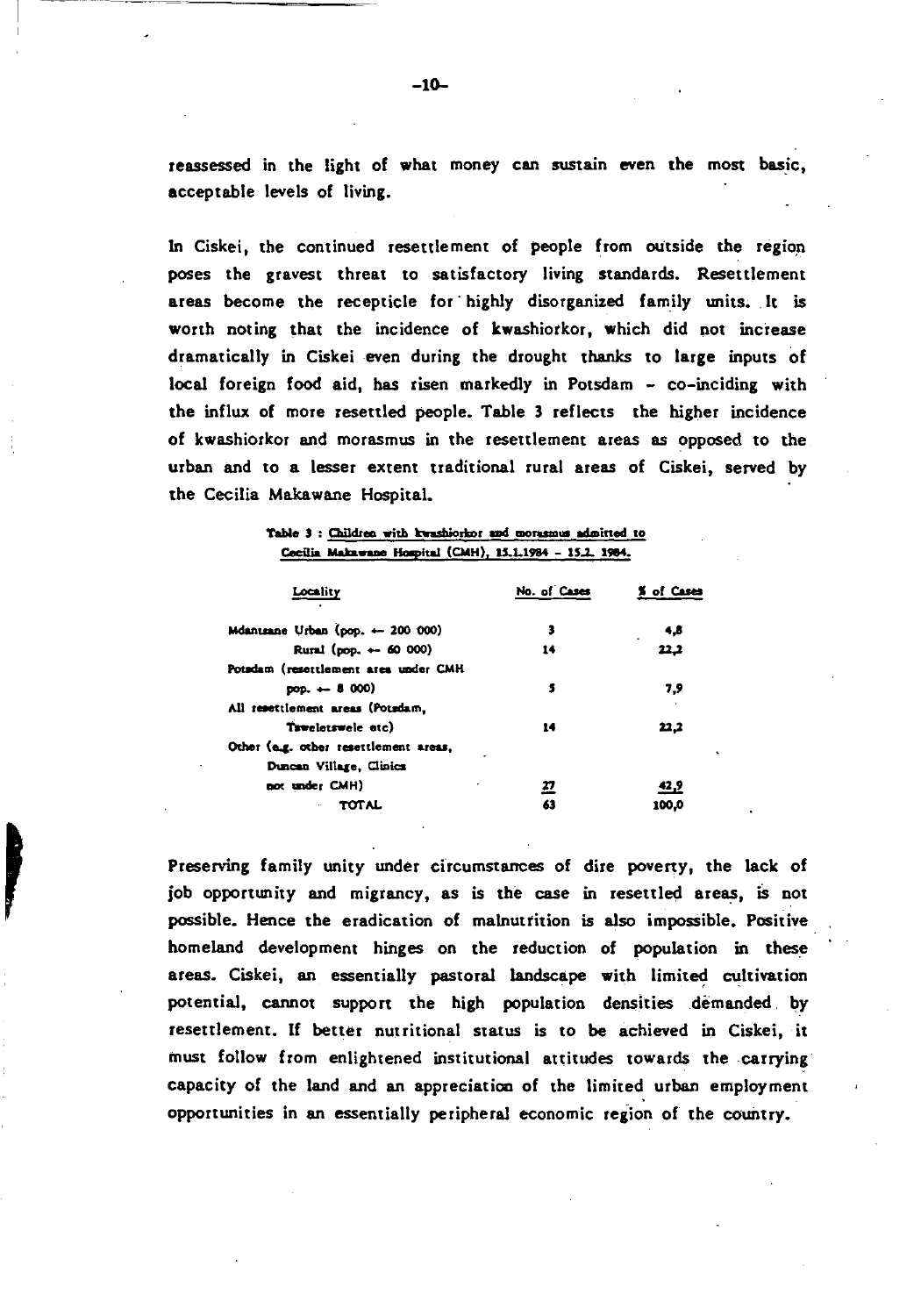### B Institutional service provision improring what is already there

In reality die distinction between structurally-related interventions and other forms is minimal. The network of clinics in Ciskei has been established within a plausible philosophy of preventative care, available right down to the local level. Structural change in the case of clinic service is therefore of less consequence than a set on ancilliary problems related to the effective functioning of the clinics in the communities they serve. Two examples illustrate the point.

### (i) The training of clinic staff

Every effort is no doubt made to provide a highly qualified nursing fraternity. Observation of nurses assessing children at risk to malnutrition show at least one area in which training must however be significantly enhanced. Road to health cards are used at clinics to monitor growth and the attendant nutrition of young children. Failure to grow, which should be readily discernable from the charts, is a certain indication of nutritional ills. Yet nurses will see children on three or four consecutive visits, plot a series of weights for age which indicate inadequate or negative growth, and will not realise these children are becoming nutritionally ill. The fundamental concept of growth and its relationship to nutritional status appears to be lacking in clinic staff; the early detection of malnutrition must be part of the skills nurses acquire in training. Preventing malnutrition means greater resistence to infection of young children and less money allocated to later curative care.

### (ij) Attitudes towards malnutrition in children

The problem of malnutrition is often blamed on indigent mothers. Efforts to erase malnutrition then focus on educational programmes geared to moulding mothers more able to use scarce resources to maintain the health of their children. Unwanted children is an issue already discussed. Besides unwanted children, environments of poverty mean all of a community's children can be at nutitional risk. It is therefore important to conceptualize malnutrition as a notifiable illness and not a condition related to the morality of mothers. If malnutrition is an illness requiring treatment, then at the clinic level, a realistic assessment of the degree of malnutrition must result in food supplements being available to treat all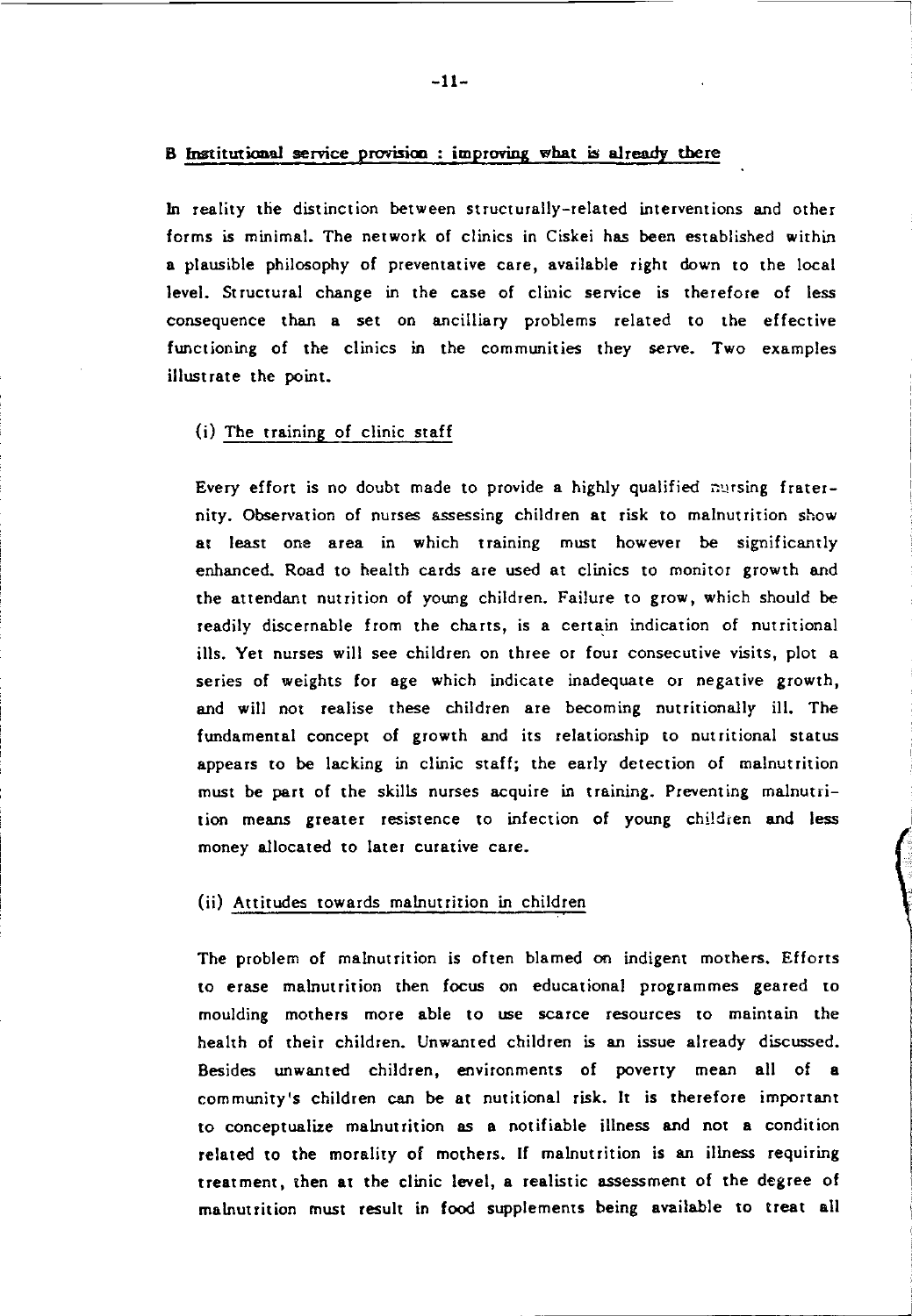malnourished individuals. Official policy should be clearly stated: malnutrition, as defined in the introduction, is an illness and the straightforward treatment is the increased intake of food. In the short term, health education will have less impact on reducing the incidence of malnutrition than concentrating on the malnourished themselves.

### 5 Cooclusioo

,

Malnutrition is associated with poverty. Poverty adversely affects the physical and social competence of those afflicted. It becomes a self perpetuating syndrome which the individual and the group or community can do little to eradicate. Institutional intervention is necessary. Consideration has been given in the paper to the type of institutional actions which can reduce poverty and by implication malnutrition. While not underestimating the complexity of the issues involved, this paper advocates a process of urbanization for black families who seek to relocate from impoverished rural areas; the need to halt resettlement of people into overcrowded homeland areas unable to support them; and a consideration of the issue of abortion within the context of family disorganization brought about by institutional constraints on family life. Reaction to the above interventions may differ, but it is essential, whatever the attitude adopted, to recognise that the reduction of malnutrition must be resolved in the political arena as much as by the concerted effort of individuals and groups to strive to· improve the situation in which they find themselves.

An analysis of service provision highlights strategies requiring no fundamental structural change. Pensions and grants need to be increased and, through streamlining the bureaucratic process, more competently administered; institutional treatment and attitudes to malnourished individual needs reconsideration; nurses require more thorough training in the identification of malnutrition; and additional services, such as child minding for working mothers, must be created. While the implementation of such interventions depends on suitably qUalified personnel and money availability, the neglect to take immediate action on these issues can only exaccerbate already unsatisfactory nutritional conditions in affected communities.

**••••••••••••••••••••** . -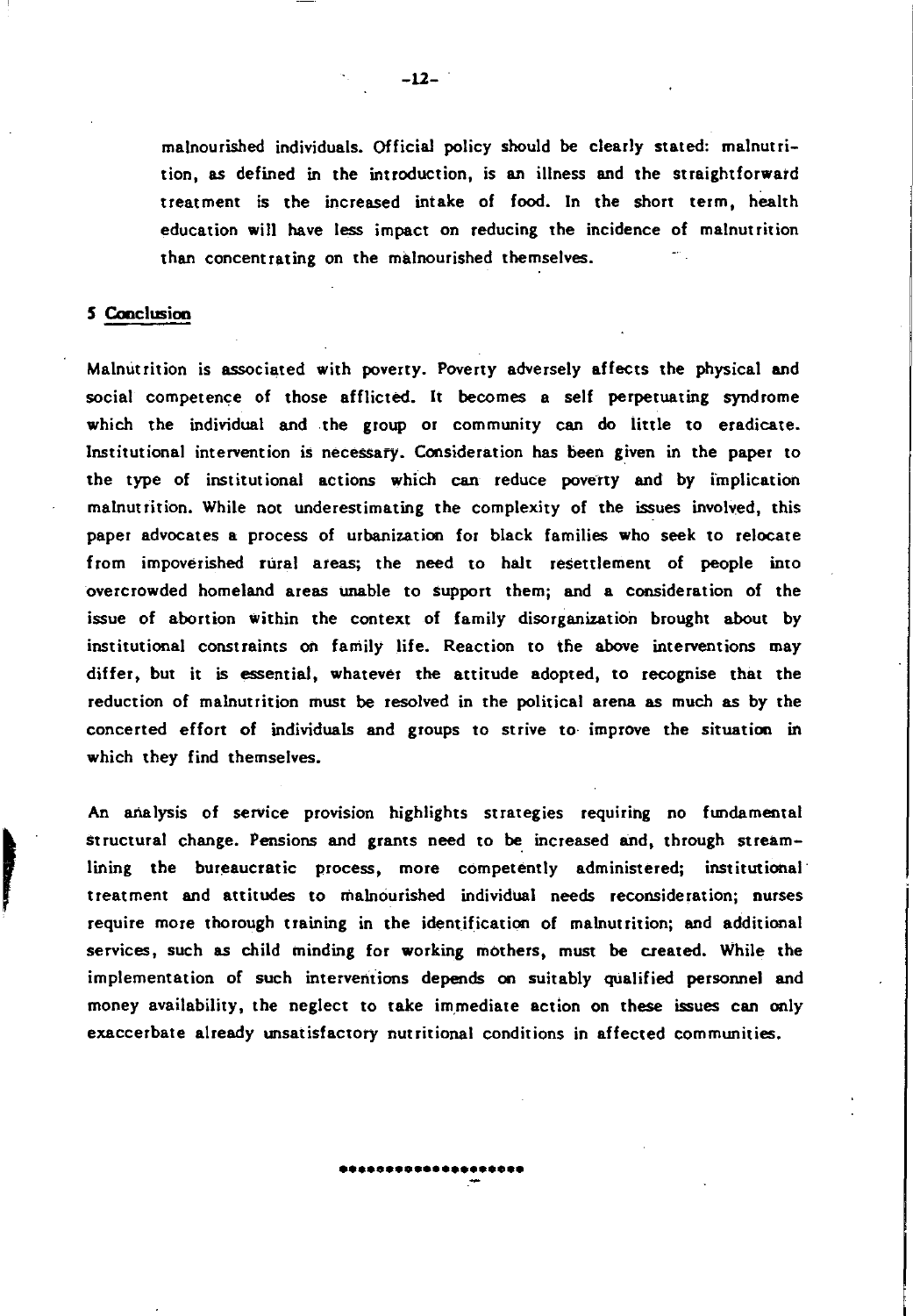#### References

- 1. Waterlow, J.C. & Payne, P.R., "The protein gap", Nature, 258, 1975.
- 2. Truswell, A.S., "Protein versus energy in protein energy malnutrition", S. Af. Med. journ., May, 1981.
- 3. Scrimshaw, N.S. <u>et.al., Interaction of Nutrition and Infection,</u> Geneva, W.H.O.<br>Monograph Series, No. 57, 1968. Monograph Series, No. 57, 1968.
- 4. Puffer, R.R. and Serrano, C.V., Patterns of Mortality in Childhood, Washington, Pan American Health Organisation Scientific Publication No. 262, 1973.
- 5. Kielmann, A.A. et.al., The Navangwal Nutrition Study Report to the World Bank, Baltimore, Johns Hopkins Univer., School of Hygiene and Public Health. 1977.
- 6. King, M., et.al., Primary Health Care: A Manual for Health Workers, Oxford, Oxford University Press, 1978.
- 7. Winick, A., "Malnutrition and brain development", Journal of Paed., 74(5), 1969.
- 8. Winick, M., et.a!., "Malnutrition and environmental enrichment by early adoption," Anon, 1975.
- 9. Grantham-McGregor, S.M., "A new look at the assessment of mental development in young children recovering from severe malnutrition," Dev. Med. Child. Neuro!. 20, 1978.
- 10. Dowler, E.A. et.a!. , "Nutritional status indicators: interpretation and policy making role", Food Policy, May, 1982.
- 11. Riekert Commission, White Paper on the Report by the Interdepartmental Committee on the Decentralization of Industries, Pretoria, S.A. Government Printer, Dept. of Industries, 1970.
- 12. South African Government, White Paper on the Promotion of Industrial Development as an Element of a Co-ordinated Regional Development Strategy for Southern Africa, Pretoria, 1982.
- 13. Antrobus, G., South African Farm Wages and Working Conditions with Special Reference to the Albany District, 1957-1977, Grahamstown Unpublished PhD<br>Thesis, Rhodes University, 1984.
- 14. UNESCO, Statistical Yearbook, England, 1982.
- 15. Daniel, J.B. McI., "Agricultural development in the Ciskei : review and assessment", South Afr. Geog. Journ., 63(1), 1981.
- 16 Fincham, R.j., et.a!. "Tsweletswele: problems and prospects for development in a peri-urban closer settlement in Ciskei", Development Studies Working Paper No. 13, lSER, Rhodes University, 1983.
- 17. Ciskei Commission, The Quail Report, Pretoria, Conference Associates, 1980.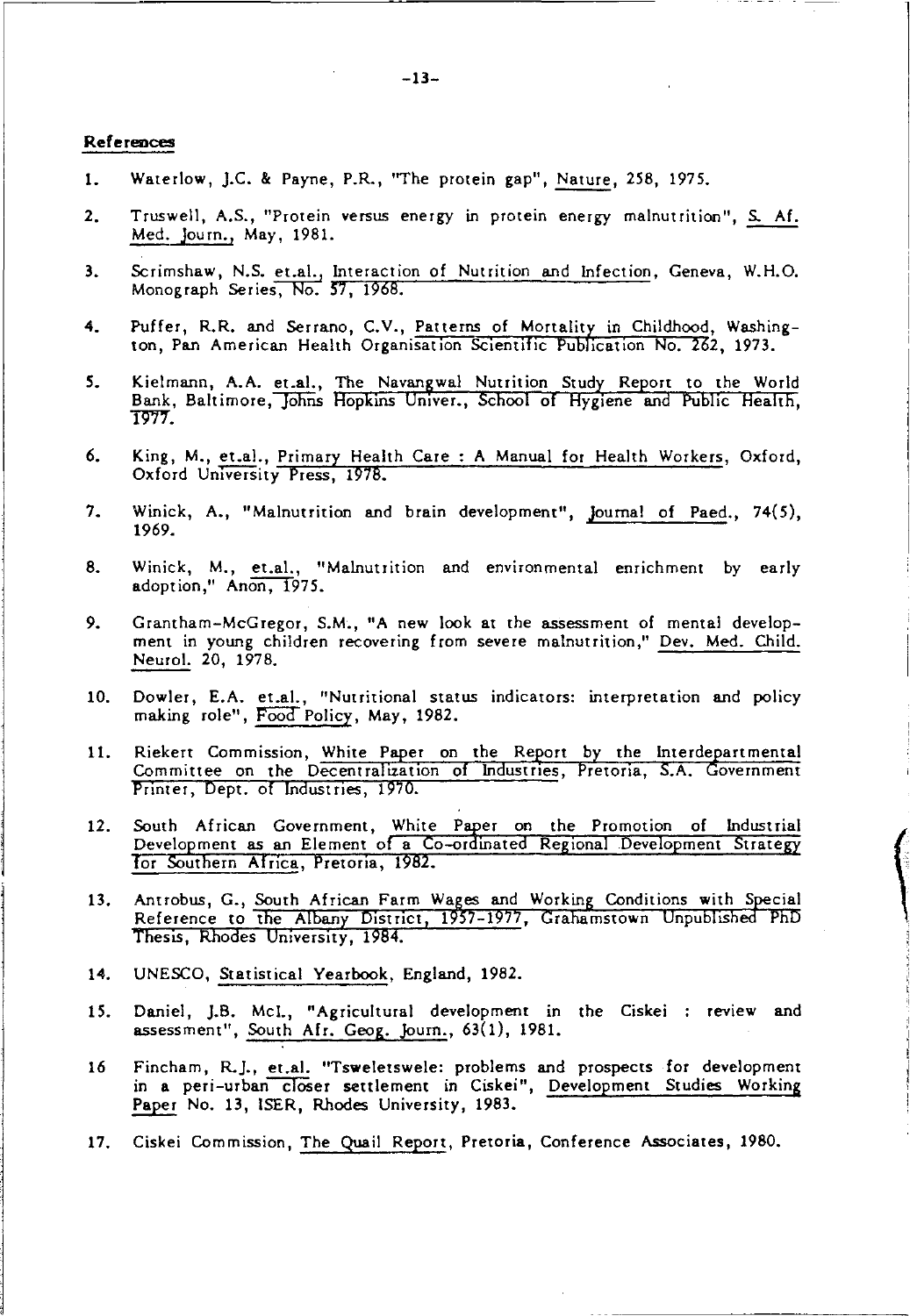- 18. Charton, N.C., "Ciskei: outlook for the future", South Afr. Outlook, 112(1327), 1982.
- 19. Potgieter, J.F., "The household subsistence level in the major urban centres of the Republic of South Africa, September 1982", U.P.E. Institute of Planning Research, Fact Paper No. 46, 1982.

Note: One questions the validity of a H.S..L. based on race; there should be  $one$  H.S.L. for all groups, since the basic needs of all are the same, irrespective of race.

- 20. The ISER and the Department of Health in the Eastern Cape have conducted a number of anthropometric surveys in the Eastern Cape. The Port Elizabeth information comes from a survey undertaken in December 1982.
- 21. Fincham, R.J., "The nutritional status of pre-school children in the Amatola Basin," Development Studies Working -Paper No.9, ISER, Rhodes University, 1982.
- 22. Fincham, R.J., et.al., 1983 ibid.

 $\mathbf{r}$ 

- 23. Thomas, T., "The effectiveness of alternative methods of managing malnutrition", in Wilson, F. and Westcott, G. (eds): Hunger, Work and Health, Johannesburg, Raven Press, 1980.
- 24. White, N., "The nutritional status of children in Crossroads and Nqutu, in Wilson, F, and Westcott, G. (eds): Hunger, Work and Health, Johannesburg, Raven Press, 1980.
- 25. Surplus People's Project Report, Forced Removals in South Africa, Volume 2.: The Eastern Cape, Cape Town, Surplus People's Project, 1983.
- 26. Thomas, G.C., ''The social background of childhood nutrition in the Ciskei", Soc. Sci. Med. 15a, 1981.
- 27. Fincham, R.J., et.al., "An anthropometric survey of the nutritional status of Black pre-school children in the Dias Divisional Council Area, May 1981," S.A. Med. Joum., 64, 1983.